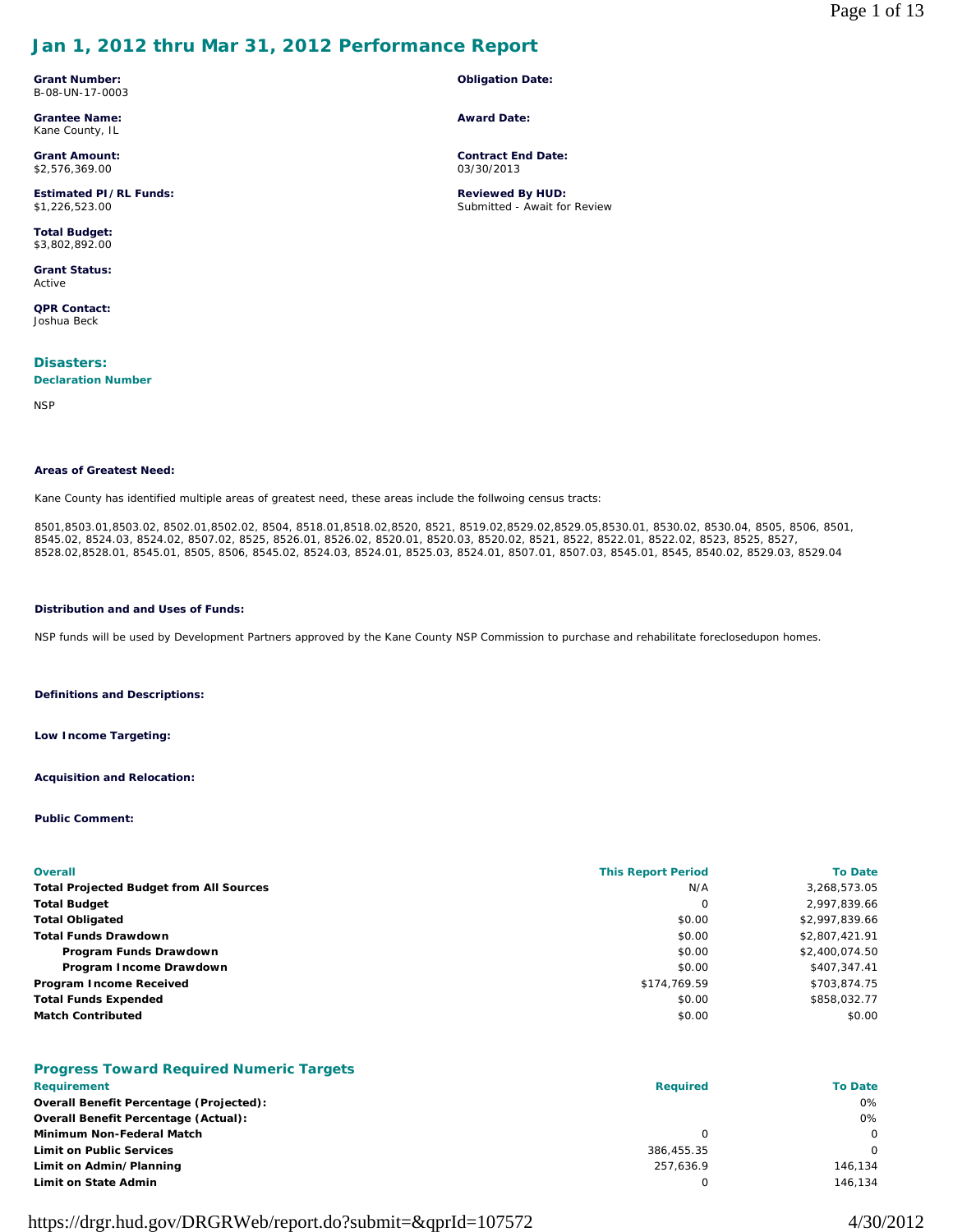| <b>Progress Toward Activity Type Targets</b><br><b>Activity Type</b> | <b>Target</b> | Actual  |
|----------------------------------------------------------------------|---------------|---------|
| <b>Progress Toward National Objective Targets</b>                    |               |         |
| <b>National Objective</b>                                            | <b>Target</b> | Actual  |
| NSP Only - LH - 25% Set-Aside                                        | 644.092.25    | 644.092 |

## **Overall Progress Narrative:**

As of March 31, 2012 Kane County had drawn and expended 111.5% of its NSP allocation.

Below you find a financial summary of Kane County's Neighborhood Stabilization Program that inculdes entitlement funds and program income received to date:

Total amount of Neighborhood Stabilization Program funds available: Entitlement Funds: \$2,576,369.00 Program Income: \$703,875.00

Total: \$3,280,244.00

Total amount of Neighborhood Stabilization Program funds expended/drawn: Entitlement Funds: \$2,400,075.00 Program Income: \$473,409.00

Total: \$2,873,484.00

Kane County has expended 87.60% of available NSP funds as of 03/31/2012

Currently Kane County has expended/drawn \$622,632 or 18.9% of its Neighborhood Stabilization Program funds on households earngin less that 50% of area median income.

In previous quarters Kane County and its development partners in the Neighborhood Stabilization Program had completed the purchase of thirteen single family homes that are within the Areas of Greatest Need identified by the countys Substantial Amendment submitted to the Department of Housing and Urban Development in the fall of 2008. Of the thirteen single family homes purchased ten are homeownership units and three rental units.

These purchase occurred in the following jurisdictions within Kane County:

- · Village of Carpentersville 7 Units
- Village of South Elgin 3 Units
- Village of North Aurora 1 Unit
- City of St. Charles 1 Unit
- · Aurora Township 1 Unit

Rehabilitation was completed on all thirteen units during the quarter that ended September 30, 2011.

As of March 31, 2012 eight of the thirteen units were occupied by eligible households.

Homeownership units:

- 50 Ash Street; Village of Carpentersville 07735018
- 980 Berkley Street; Village of Carpentersville 07734679
- 3 Evergreen Lane; Village of Carpentersville 07734974
- 107 Madera Circle; Village of Carpentersville 07787297 107 Del Rio Road; Village of Carpentersville 07787012
- 1524 Plymouth Circle; Village of Carpentersville 07776860 (Sold 06/06/2011)
- 256 East Plum Street; Village of South Elgin 07698636 (Sold 07/24/2011)
- 1912 Moore Avenue; City of St. Charles 07929668 (Sold 01/10/2012)
- 477 West Spring Street; Village of South Elgin 07851905 (Sold 11/17/2011)
- 1934 Cherokee Road; Village of Carpentersville 07868980 (Sold 12/23/2011)

Rental Units:

- 276 Harvard Circle; South Elgin Occupied 12/15/2011
- 214 West Arrowhead Street; North Aurora Occupied 07/18/2011
- 399 South Kendall Street; Aurora Township Occupied 10/27/2011
- Total rental units acquired and rehabbed/constructed (completed/underway) 3 units completed
- Total homebuyer units acquired and rehabbed/constructed (completed/underway) 10 units completed; 5 of 10 units occupied
- Total number of homebuyer units sold (LH25 and 51-120% AMI)
- 4 units sold to households earning between 51-102% AMI
- 1 unit sold to households earning less 50% AMI
- Total number of rental units occupied (LH 25 and 51-120% AMI) 0 units occupied by households earning between 51-102% AMI 3 units occupied by households earning less 50% AMI
- Total number of properties acquired and land-banked
- 0 properties acquired and land banked
- Total number of units demolished

0 properties acquired and demolished

# **Project Summary**

**Project#, Project Title This Report Period To Date**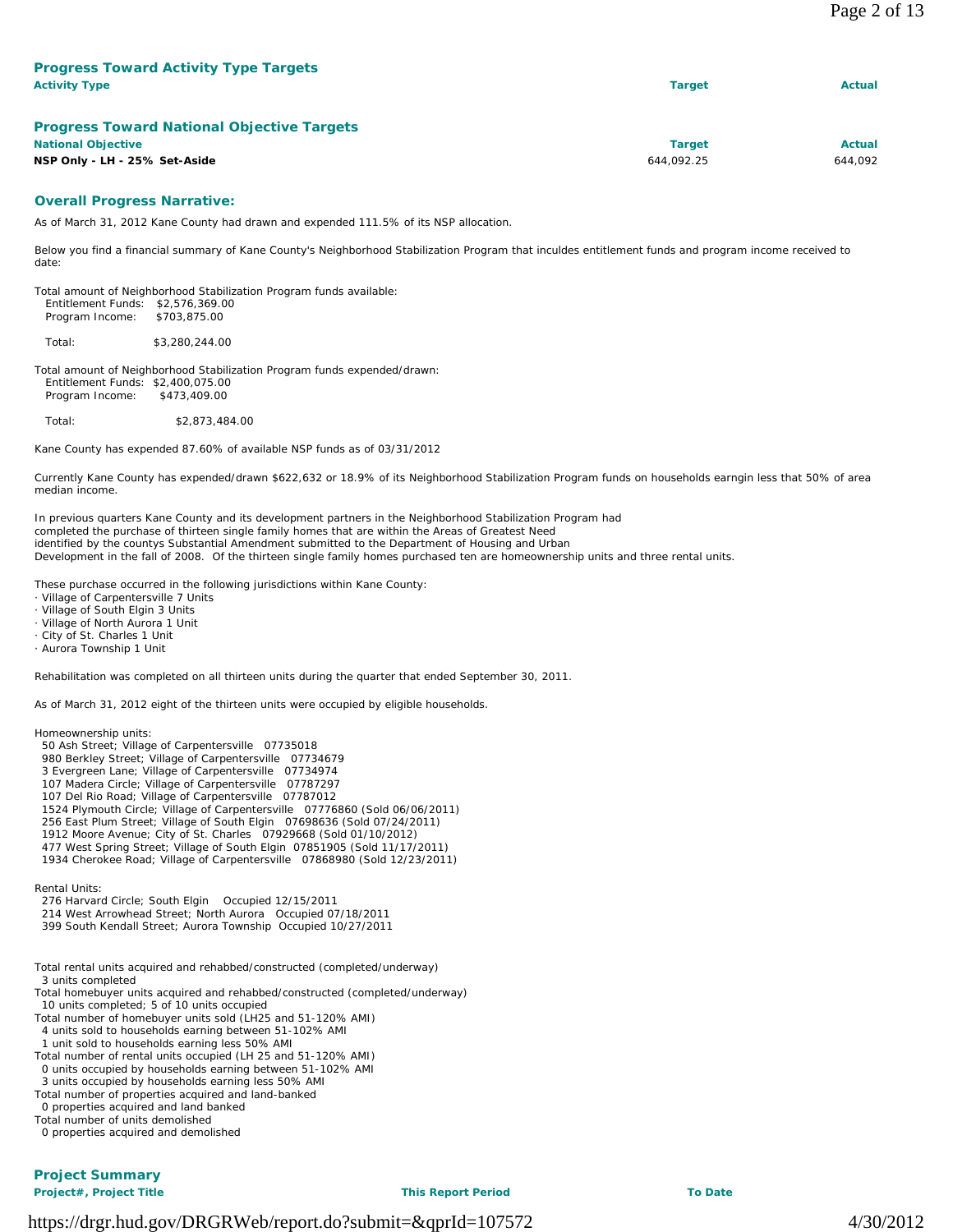# Page 3 of 13

|                                     | <b>Program Funds Drawdown</b> |             | Project Funds Budgeted Program Funds Drawdown |
|-------------------------------------|-------------------------------|-------------|-----------------------------------------------|
| 9999, Restricted Balance            |                               |             |                                               |
| NSP-01, Financing Mechanisms        |                               |             |                                               |
| NSP-02, Purchase and Rehabilitation |                               | 3.422.602.8 | 2.270.174.5                                   |
| NSP-04, Demolition                  |                               |             |                                               |
| NSP-05, Redevelopment               |                               |             |                                               |
| NSP-06, Administration              |                               | 380.289.2   | 129.900                                       |

# **Project/Activity Index:**

|            | $\ $ Project $\#$   Project Title | <b>Grantee Activity #</b> | <b>Activity Title</b>                  |
|------------|-----------------------------------|---------------------------|----------------------------------------|
| ll NSP-02  | Purchase and Rehabilitation       | CHAD-1-A                  | C.H.A.D. Acquisition                   |
| $I$ NSP-02 | Purchase and Rehabilitation       | $CHAD-1-R$                | C.H.A.D. -- Rehabilitation             |
| $I$ NSP-02 | Purchase and Rehabilitation       | $DHA-1-A$                 | DHA Management Inc. -- Acquisition     |
| $I$ NSP-02 | Purchase and Rehabilitation       | DHA-1-R                   | DHA Management Inc. -- Rehab           |
| $I$ NSP-02 | Purchase and Rehabilitation       | $IMHL-1-A$                | Mercy Housing Lakefront -- Acquisition |
| ll NSP-02  | Purchase and Rehabilitation       | $MHL-1-R$                 | Mercy Housing Lakefront -- Rehab       |
| ll NSP-06  | Administration                    | Administration            | <b>County Administration</b>           |

# **Activities**

**Grantee Activity Number:** Administration

**Activity Category:** Administration

**Project Number:** NSP-06

**Projected Start Date:** 03/31/2009

**National Objective:** N/A

**Responsible Organization:** Kane County

**Benefit Type:**  N/A

**Activity Title:** County Administration

**Activity Status:** Under Way

**Project Title:** Administration

**Projected End Date:** 03/31/2013

**Completed Activity Actual End Date:**

| <b>Overall</b>                                  | Jan 1 thru Mar 31, 2012<br><b>To Date</b> |              |
|-------------------------------------------------|-------------------------------------------|--------------|
| <b>Total Projected Budget from All Sources:</b> | N/A                                       | \$270,733.39 |
| <b>Total Budget:</b>                            | \$0.00                                    | \$270,733.39 |
| <b>Total Obligated:</b>                         | \$0.00                                    | \$270,733.39 |
| <b>Total Funds Drawdown</b>                     | \$0.00                                    | \$146,134.00 |
| Program Funds Drawdown:                         | \$0.00                                    | \$129,900.00 |
| Program Income Drawdown:                        | \$0.00                                    | \$16,234.00  |
| Program Income Received:                        | \$0.00                                    | \$0.00       |
| <b>Total Funds Expended:</b>                    | \$0.00                                    | \$85,634.00  |
| Kane County                                     | \$0.00                                    | \$85,634.00  |
| <b>Match Contributed:</b>                       | \$0.00                                    | \$0.00       |

## **Activity Description:**

Provide funds to cover expenses associated with administration of the NSP along with pre-award administrative costs from October 2008.

## **Location Description:**

County-wide

## **Activity Progress Narrative:**

Administration of NSP funded activities continues. Focus has shifted from identification and acquisition of foreclosed properties to rehabilitation activities and identification of eligible homeowners.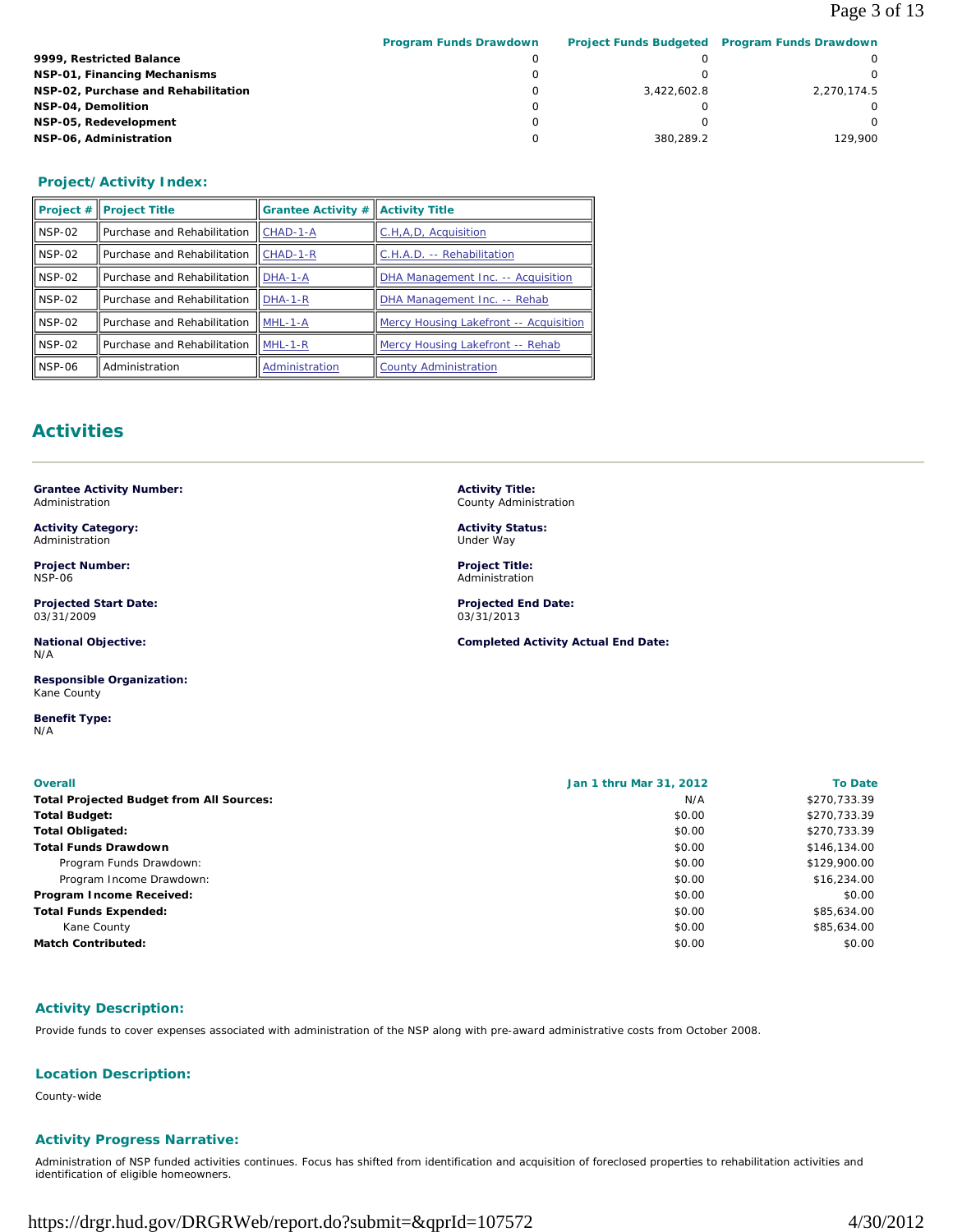| <b>Address</b>                                                                                                 | City | <b>State</b>                | <b>Zip</b>               | <b>Status / Accept</b> |
|----------------------------------------------------------------------------------------------------------------|------|-----------------------------|--------------------------|------------------------|
|                                                                                                                |      | <b>Illinois</b>             | $\overline{\phantom{a}}$ | Not Validated / N      |
| <b>Other Funding Sources Budgeted - Detail</b><br><b>Match Sources</b><br>No Other Match Funding Sources Found |      |                             | <b>Amount</b>            |                        |
| <b>Subtotal Match Sources</b>                                                                                  |      |                             | 0                        |                        |
| <b>Other Funding Sources</b><br>Neighborhood Stabilization Program                                             |      | <b>Amount</b><br>270,733.39 |                          |                        |
| <b>Total Other Funding Sources</b>                                                                             |      | 270,733.39                  |                          |                        |

| <b>Grantee Activity Number:</b> |  |
|---------------------------------|--|
| CHAD-1-A                        |  |

**Activity Location:** 

**Activity Category:** Acquisition - general

**Project Number:** NSP-02

**Projected Start Date:** 05/21/2010

**National Objective:** NSP Only - LH - 25% Set-Aside

**Responsible Organization:** Community Housing Association of DuPage

**Benefit Type:**  Direct Benefit (Households)

| <b>Activity Title:</b> |                      |  |
|------------------------|----------------------|--|
|                        | C.H,A,D, Acquisition |  |

**Activity Status:** Under Way

**Project Title:** Purchase and Rehabilitation

**Projected End Date:** 03/01/2013

**Completed Activity Actual End Date:**

| <b>Overall</b>                                  | Jan 1 thru Mar 31, 2012 | <b>To Date</b> |
|-------------------------------------------------|-------------------------|----------------|
| <b>Total Projected Budget from All Sources:</b> | N/A                     | \$379,345.00   |
| <b>Total Budget:</b>                            | \$0.00                  | \$379,345.00   |
| <b>Total Obligated:</b>                         | \$0.00                  | \$379,345.00   |
| <b>Total Funds Drawdown</b>                     | \$0.00                  | \$379,345.00   |
| Program Funds Drawdown:                         | \$0.00                  | \$379,345.00   |
| Program Income Drawdown:                        | \$0.00                  | \$0.00         |
| Program Income Received:                        | \$0.00                  | \$0.00         |
| <b>Total Funds Expended:</b>                    | \$0.00                  | \$0.00         |
| Community Housing Association of DuPage         | \$0.00                  | \$0.00         |
| <b>Match Contributed:</b>                       | \$0.00                  | \$0.00         |

## **Accomplishments Performance Measures**

|                                           | <b>This Report Period</b> | <b>Cumulative Actual Total / Expected</b> |
|-------------------------------------------|---------------------------|-------------------------------------------|
|                                           | <b>Total</b>              | Total                                     |
| # of Properties                           |                           | O/3                                       |
| # of buildings (non-residential)          |                           | O/O                                       |
| # of Parcels acquired by condemnation     |                           | 0/0                                       |
| # of Parcels acquired by admin settlement |                           | 0/0                                       |
| # of Parcels acquired voluntarily         |                           | 0/3                                       |
| Total acquisition compensation to owners  |                           | 0/365.000                                 |

|                         | <b>This Report Period</b> | <b>Cumulative Actual Total / Expected</b> |  |
|-------------------------|---------------------------|-------------------------------------------|--|
|                         | <b>Total</b>              | Total                                     |  |
| # of Housing Units      |                           | 0/3                                       |  |
| # of Singlefamily Units |                           | 0/3                                       |  |

#### **Beneficiaries Performance Measures**

|                             | <b>This Report Period</b> |     |       | <b>Cumulative Actual Total / Expected</b> |     |                |  |
|-----------------------------|---------------------------|-----|-------|-------------------------------------------|-----|----------------|--|
|                             | LOW                       | Mod | Total | Low                                       | Mod | Total Low/Mod% |  |
| # of Permanent Jobs Created |                           |     |       | O/O                                       | 0/0 | 0/0            |  |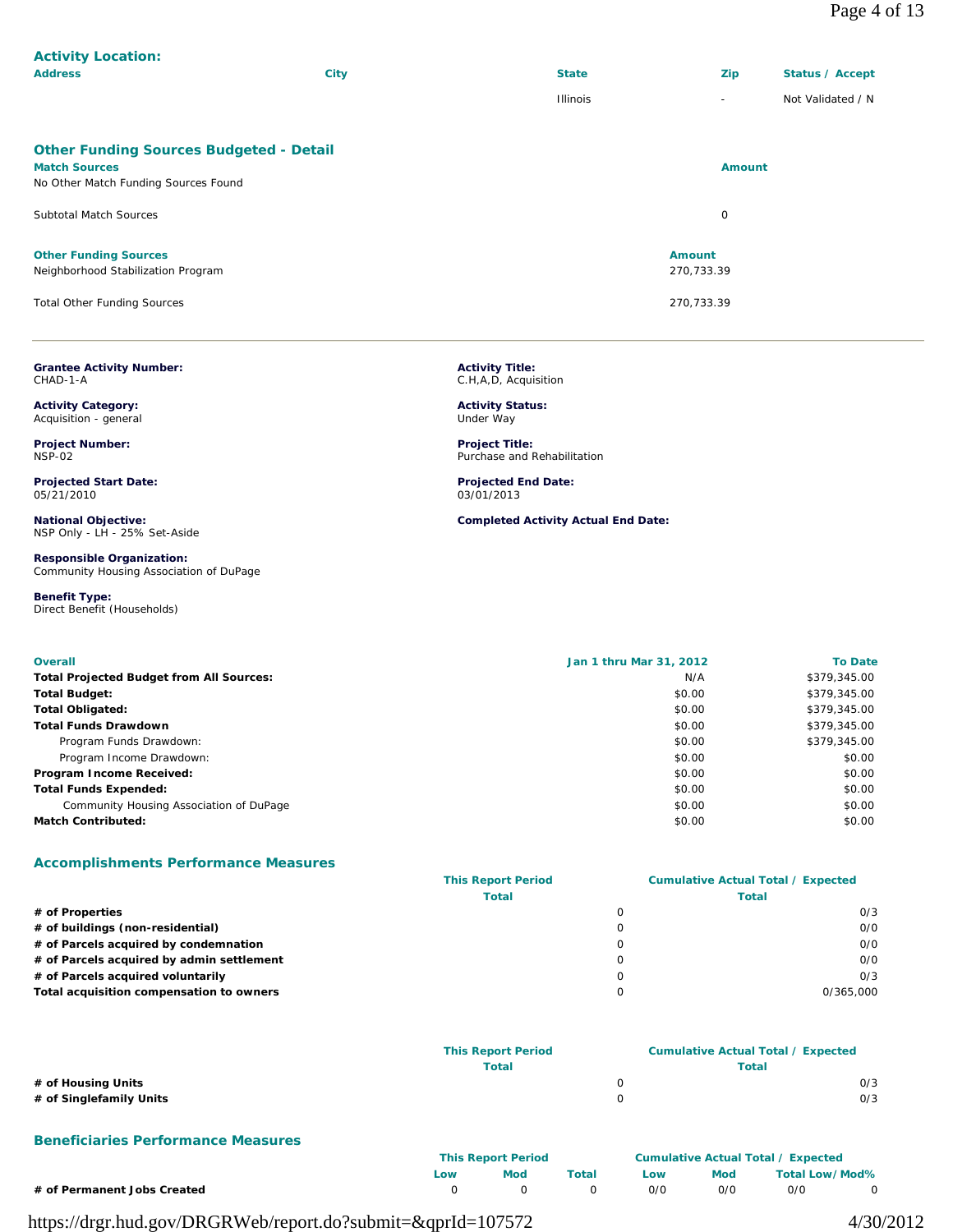|                     | <b>This Report Period</b> |            |          | <b>Cumulative Actual Total / Expected</b> |            |                       |         |
|---------------------|---------------------------|------------|----------|-------------------------------------------|------------|-----------------------|---------|
|                     | Low                       | <b>Mod</b> | Total    | Low                                       | <b>Mod</b> | <b>Total Low/Mod%</b> |         |
| # of Households     |                           |            |          | 0/3                                       | 0/0        | O/3                   |         |
| # of Persons        |                           |            | $\Omega$ | O/O                                       | 0/0        | 0/0                   | $\circ$ |
| # Renter Households |                           |            |          | O/3                                       | 0/0        | O/3                   |         |

## **Activity Description:**

CHAD will acquiring foreclosed properties within the areas of greatest need as established by Kane County's Substantial Amendment.

#### **Location Description:**

CHAD will acquiring foreclosed properties within the areas of greatest need as established by Kane County's Substantial Amendment.

#### **Activity Progress Narrative:**

C.H.A.D. has completed the acquisition of 3 foreclosed units within the Areas of Greatest Need established by the Kane County Substantial Amendment. The units, which will be available for rent to households at or below 50% of Area Median Income, are located in the following jurisdictions: --Village of South Elgin --Village of North Aurora --Aurora Township

## **Activity Location:**

| <b>Address</b>                                               | <b>City</b> | <b>State</b> | Zip           | Status / Accept |
|--------------------------------------------------------------|-------------|--------------|---------------|-----------------|
| No Activity Locations Found                                  |             |              |               |                 |
| <b>Other Funding Sources Budgeted - Detail</b>               |             |              |               |                 |
| <b>Match Sources</b><br>No Other Match Funding Sources Found |             |              | <b>Amount</b> |                 |
|                                                              |             |              |               |                 |

#### **Other Funding Sources Amount Amount Amount Amount Amount Amount**

No Other Funding Sources Found

#### **Grantee Activity Number:** CHAD-1-R

**Activity Category:** Rehabilitation/reconstruction of residential structures

**Project Number:** NSP-02

**Projected Start Date:** 05/21/2010

**National Objective:** NSP Only - LH - 25% Set-Aside

**Responsible Organization:** Community Housing Association of DuPage

**Benefit Type:**  Direct Benefit (Households)

**Activity Title:** C.H.A.D. -- Rehabilitation

**Activity Status:** Under Way

**Project Title:** Purchase and Rehabilitation

**Projected End Date:** 03/01/2013

**Completed Activity Actual End Date:**

| <b>Overall</b>                                  | Jan 1 thru Mar 31, 2012 | <b>To Date</b> |
|-------------------------------------------------|-------------------------|----------------|
| <b>Total Projected Budget from All Sources:</b> | N/A                     | \$264,747.00   |
| Total Budget:                                   | \$0.00                  | \$264,747.00   |
| Total Obligated:                                | \$0.00                  | \$264,747.00   |
| Total Funds Drawdown                            | \$0.00                  | \$244,504.57   |
| Program Funds Drawdown:                         | \$0.00                  | \$244,504.57   |
| Program Income Drawdown:                        | \$0.00                  | \$0.00         |
| Program Income Received:                        | \$0.00                  | \$0.00         |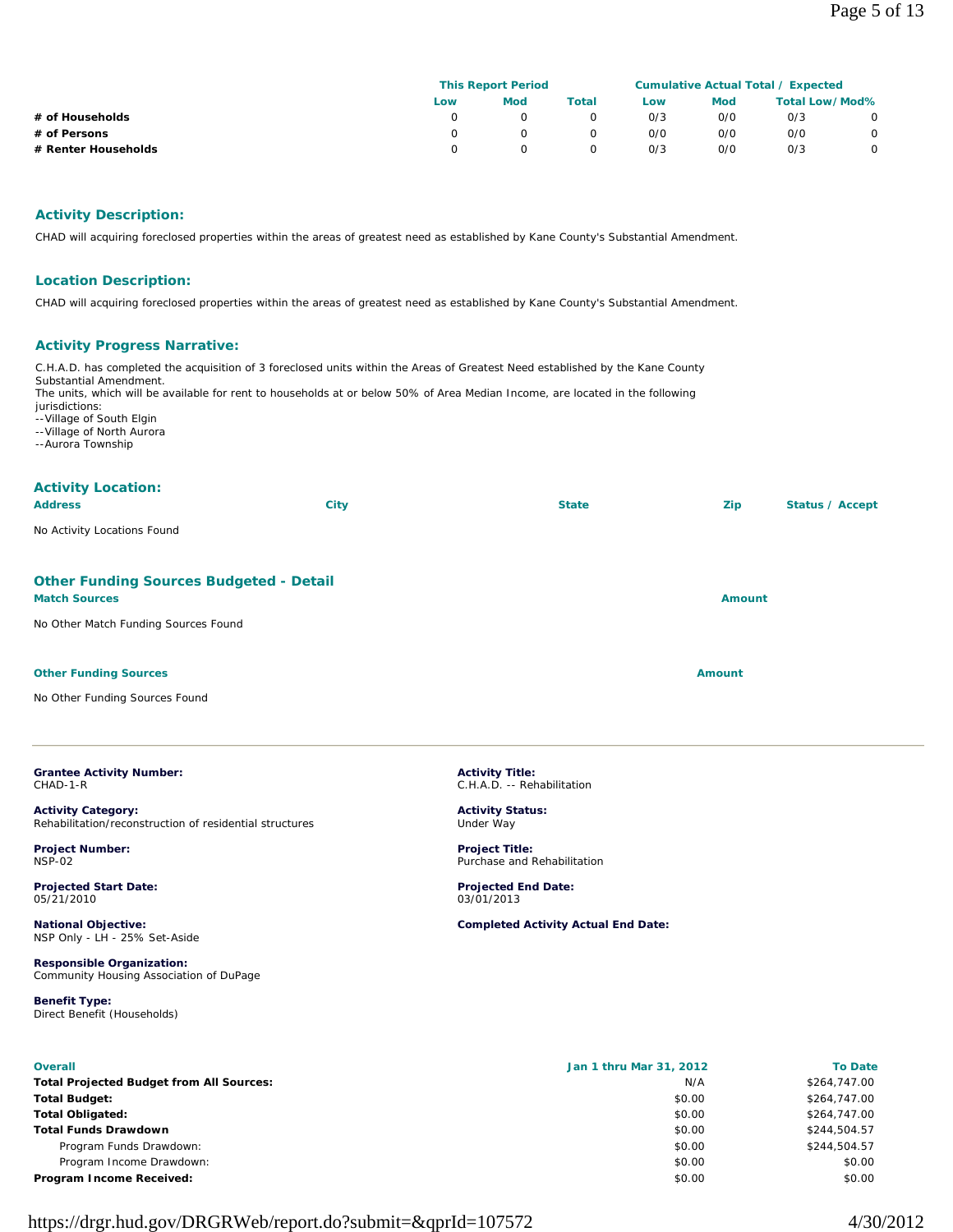| <b>Total Funds Expended:</b>            | \$0.00 | \$161,703.16 |
|-----------------------------------------|--------|--------------|
| Community Housing Association of DuPage | \$0.00 | \$161,703.16 |
| <b>Match Contributed:</b>               | \$0.00 | \$0.00       |

**Accomplishments Performance Measures**

|                                             | <b>This Report Period</b> | <b>Cumulative Actual Total / Expected</b> |      |
|---------------------------------------------|---------------------------|-------------------------------------------|------|
|                                             | <b>Total</b>              | <b>Total</b>                              |      |
| # of Properties                             |                           | $\Omega$                                  | 3/3  |
| #Energy Star Replacement Windows            |                           | 0                                         | 42/3 |
| #Additional Attic/Roof Insulation           |                           | 0                                         | 3/3  |
| #High efficiency heating plants             |                           | <sup>o</sup>                              | 3/3  |
| #Efficient AC added/replaced                |                           | $\Omega$                                  | 3/3  |
| #Replaced thermostats                       |                           | $\Omega$                                  | 3/3  |
| #Replaced hot water heaters                 |                           | <sup>o</sup>                              | 3/3  |
| #Light Fixtures (indoors) replaced          |                           | <sup>o</sup>                              | 17/0 |
| #Light fixtures (outdoors) replaced         |                           | <sup>o</sup>                              | 2/0  |
| #Refrigerators replaced                     |                           | $\Omega$                                  | 3/3  |
| #Clothes washers replaced                   |                           | <sup>o</sup>                              | 2/0  |
| #Dishwashers replaced                       |                           | <sup>o</sup>                              | 3/3  |
| #Units with solar panels                    |                           | <sup>o</sup>                              | O/O  |
| #Low flow toilets                           |                           | $\Omega$                                  | 5/3  |
| #Low flow showerheads                       |                           | $\Omega$                                  | 4/3  |
| #Units with bus/rail access                 |                           | <sup>o</sup>                              | 2/0  |
| #Units exceeding Energy Star                |                           | $\Omega$                                  | O/O  |
| #Sites re-used                              |                           | <sup>n</sup>                              | 3/3  |
| #Units deconstructed                        |                           | <sup>o</sup>                              | O/O  |
| #Units ¿ other green                        |                           | O                                         | O/O  |
| Activity funds eligible for DREF (Ike Only) |                           | O                                         | O/O  |
| # ELI Households (0-30% AMI)                |                           | 0                                         | O/O  |

|                         | <b>This Report Period</b> | <b>Cumulative Actual Total / Expected</b> |     |  |
|-------------------------|---------------------------|-------------------------------------------|-----|--|
|                         | Total                     | Total                                     |     |  |
| # of Housing Units      |                           |                                           | 3/3 |  |
| # of Singlefamily Units |                           |                                           | 3/3 |  |

## **Beneficiaries Performance Measures**

|                     | <b>This Report Period</b> |          |          | Cumulative Actual Total / Expected |     |                |     |
|---------------------|---------------------------|----------|----------|------------------------------------|-----|----------------|-----|
|                     | Low                       | Mod      | Total    | Low                                | Mod | Total Low/Mod% |     |
| # of Households     |                           | $\Omega$ | $\Omega$ | 3/3                                | O/C | 3/3            | 100 |
| # Renter Households |                           | n.       | $\Omega$ | 3/3                                | 0/0 | 3/3            | 100 |

## **Cumulative Race Total**

|                                                 | <b>This Report Period</b> |       |  |        |    |                         | <b>Cumulative Actual Total</b> |                                                                                                                                     |  |        |  |                         |
|-------------------------------------------------|---------------------------|-------|--|--------|----|-------------------------|--------------------------------|-------------------------------------------------------------------------------------------------------------------------------------|--|--------|--|-------------------------|
|                                                 |                           | Owner |  | Renter |    | <b>Total Households</b> |                                | Owner                                                                                                                               |  | Renter |  | <b>Total Households</b> |
| <b>Direct</b><br><b>Benefit</b><br>(Households) |                           |       |  |        |    |                         |                                | Total Hispanic/Latino Total Hispanic/Latino Total Hispanic/Latino Total Hispanic/Latino Total Hispanic/Latino Total Hispanic/Latino |  |        |  |                         |
| White                                           |                           |       |  |        |    |                         |                                |                                                                                                                                     |  |        |  |                         |
| Black/African<br>American                       |                           |       |  |        | ΩI |                         |                                |                                                                                                                                     |  |        |  | $\Omega$                |
| Households<br>Female                            | O.                        |       |  |        |    |                         |                                |                                                                                                                                     |  |        |  |                         |

## **Activity Description:**

CHAD will rehabing foreclosed properties with in the Areas of greatest need as established by Kane County's Substanial Amendment.

## **Location Description:**

CHAD will rehabing foreclosed properties with in the Areas of greatest need as established by Kane County's Substanial Amendment.

## **Activity Progress Narrative:**

As of September 30, 2011 the status of rehabilitation for the 3 properties that C.H.A.D. will rent to households at or below 50% of Area Median Income, is as follows:

276 Harvard Circle; South Elgin

Rehab is complete. Unit was occupied by 5 person household whose household income was between 31% and 50% of Area Median Income.

399 Kendall Street; Aurora Township Rehab is complete.

Unit was occupied by 5 person household whose household income was between 31% and 50% of Area Median Income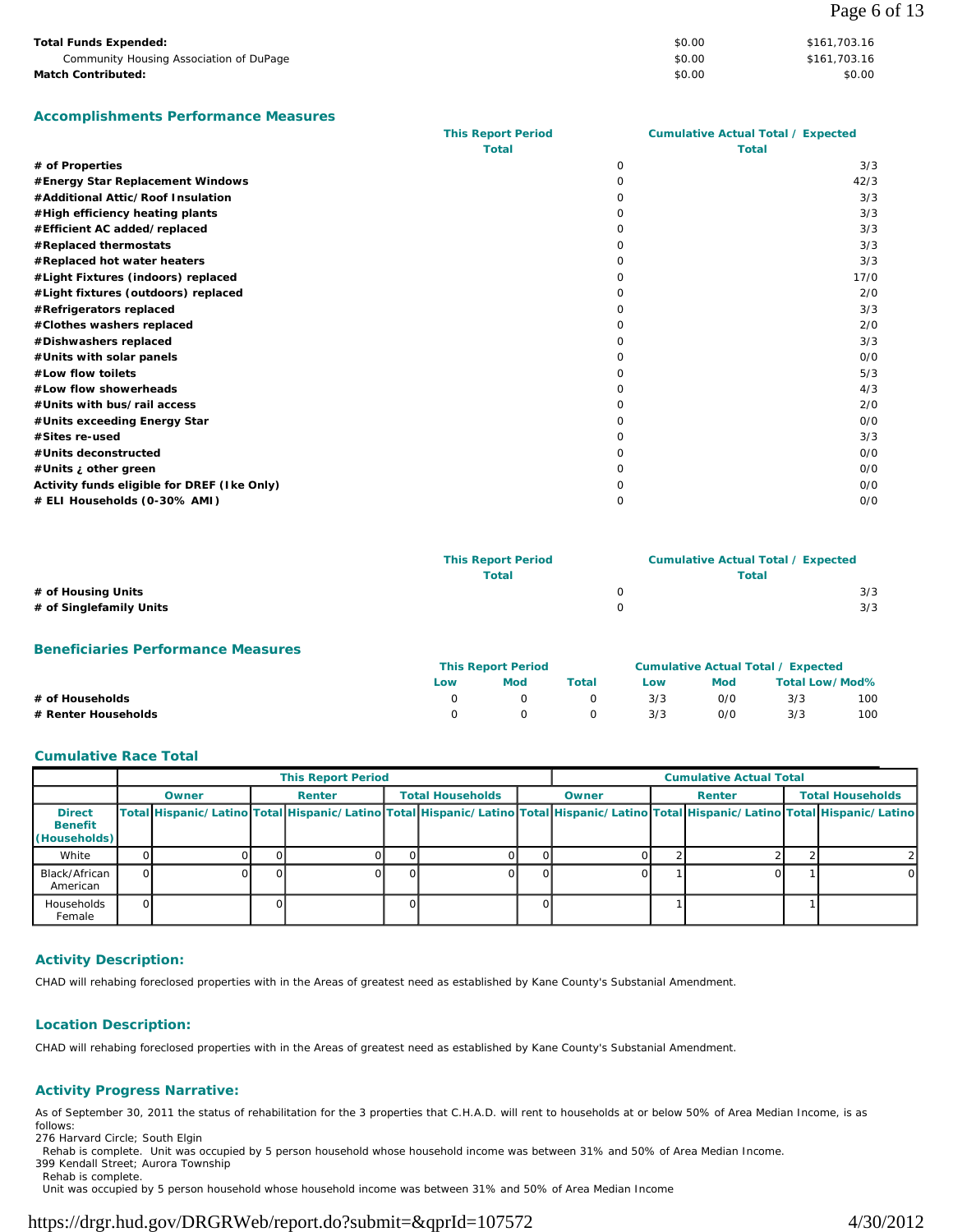214 West Arrowhead Street; North Aurora Rehab is complete. Unit was occupied by 6 person household whose household income was between 31% and 50% of Area Median Income.

## **Activity Location:**

| <b>Address</b>                                                         | <b>City</b> | <b>State</b> | Zip           | Status / Accept |
|------------------------------------------------------------------------|-------------|--------------|---------------|-----------------|
| No Activity Locations Found                                            |             |              |               |                 |
| <b>Other Funding Sources Budgeted - Detail</b><br><b>Match Sources</b> |             |              | <b>Amount</b> |                 |
| No Other Match Funding Sources Found                                   |             |              |               |                 |
| <b>Other Funding Sources</b>                                           |             |              | <b>Amount</b> |                 |

No Other Funding Sources Found

**Grantee Activity Number:**

**Activity Category:** Acquisition - general **Project Number:** NSP-02

**Projected Start Date:**

**National Objective:** NSP Only - LMMI

**Responsible Organization:** DHA Management, Inc.

Direct Benefit (Households)

DHA-1-A

05/10/2010

**Benefit Type:** 

**Activity Title:** DHA Management Inc. -- Acquisition

**Activity Status:** Under Way

**Project Title:** Purchase and Rehabilitation

**Projected End Date:** 03/01/2013

**Completed Activity Actual End Date:**

| <b>Overall</b>                                  | Jan 1 thru Mar 31, 2012 | <b>To Date</b> |
|-------------------------------------------------|-------------------------|----------------|
| <b>Total Projected Budget from All Sources:</b> | N/A                     | \$283,503.73   |
| <b>Total Budget:</b>                            | \$0.00                  | \$283,503.73   |
| <b>Total Obligated:</b>                         | \$0.00                  | \$283,503.73   |
| <b>Total Funds Drawdown</b>                     | \$0.00                  | \$283,503.73   |
| Program Funds Drawdown:                         | \$0.00                  | \$283,503.73   |
| Program Income Drawdown:                        | \$0.00                  | \$0.00         |
| Program Income Received:                        | \$0.00                  | \$0.00         |
| <b>Total Funds Expended:</b>                    | \$0.00                  | \$150,103.73   |
| DHA Management, Inc.                            | \$0.00                  | \$150,103.73   |
| <b>Match Contributed:</b>                       | \$0.00                  | \$0.00         |

## **Accomplishments Performance Measures**

|                                           | <b>This Report Period</b> |              | <b>Cumulative Actual Total / Expected</b> |  |
|-------------------------------------------|---------------------------|--------------|-------------------------------------------|--|
|                                           | <b>Total</b>              | <b>Total</b> |                                           |  |
| # of Properties                           |                           | $\Omega$     | 1/2                                       |  |
| # of buildings (non-residential)          |                           | 0            | O/O                                       |  |
| # of Parcels acquired by condemnation     |                           | 0            | 0/0                                       |  |
| # of Parcels acquired by admin settlement |                           | $\mathbf 0$  | O/O                                       |  |
| # of Parcels acquired voluntarily         |                           | 0            | 1/2                                       |  |
| Total acquisition compensation to owners  |                           | $\circ$      | 119.900/259.000                           |  |
|                                           |                           |              |                                           |  |

|                         | <b>This Report Period</b> | <b>Cumulative Actual Total / Expected</b> |       |  |
|-------------------------|---------------------------|-------------------------------------------|-------|--|
|                         | Total                     |                                           | Total |  |
| # of Housing Units      |                           |                                           | 1/2   |  |
| # of Singlefamily Units |                           |                                           | 1/2   |  |

## **Beneficiaries Performance Measures**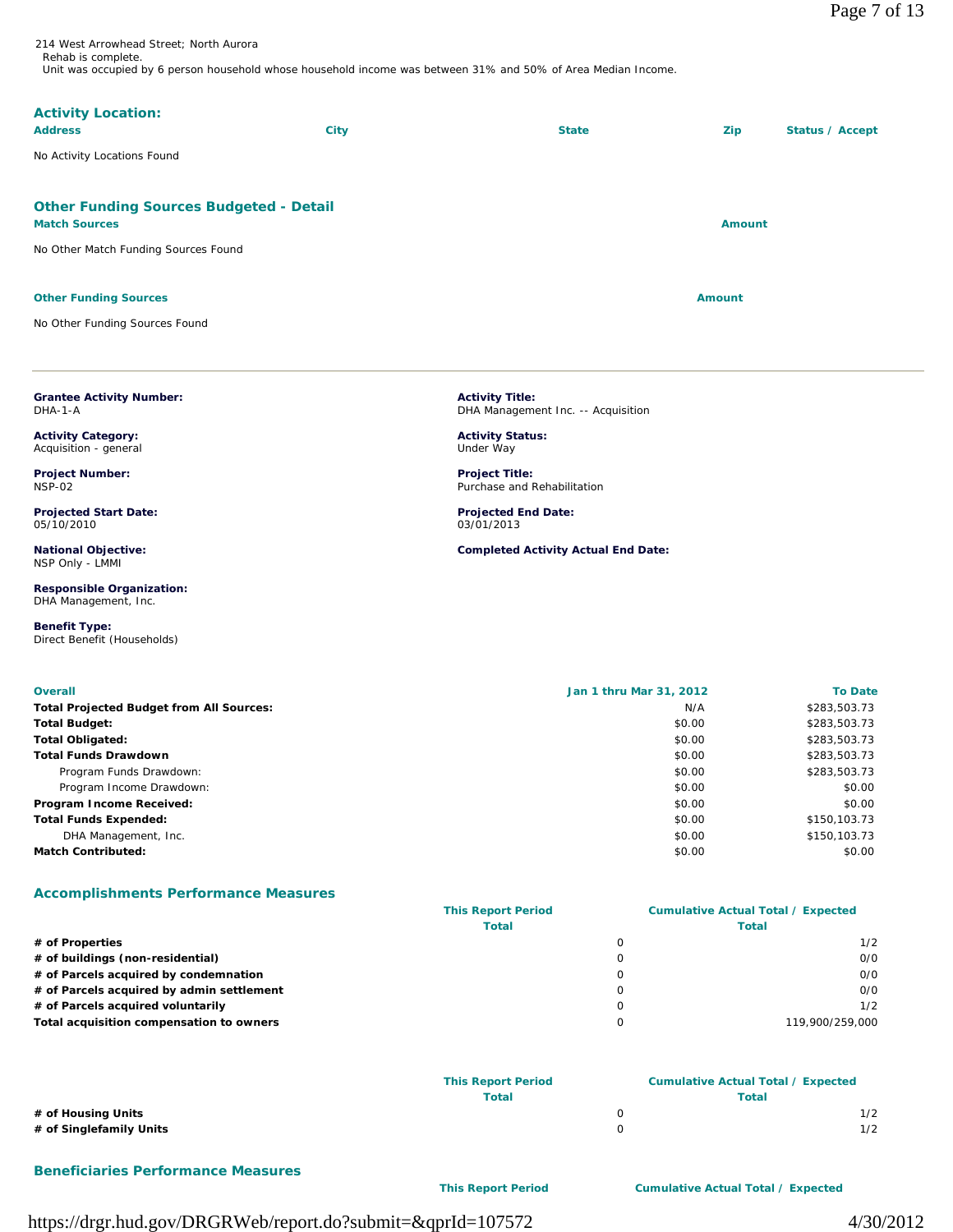|                             | LOW | <b>Mod</b> | Total | Low | <b>Mod</b> | Total Low/Mod% |  |
|-----------------------------|-----|------------|-------|-----|------------|----------------|--|
| # of Permanent Jobs Created |     | $\cap$     |       | 0/0 | 0/0        | 0/0            |  |
|                             |     |            |       |     |            |                |  |

|                    | <b>This Report Period</b> |            |       |     | <b>Cumulative Actual Total / Expected</b> |                       |   |  |
|--------------------|---------------------------|------------|-------|-----|-------------------------------------------|-----------------------|---|--|
|                    | Low                       | <b>Mod</b> | Total | Low | <b>Mod</b>                                | <b>Total Low/Mod%</b> |   |  |
| # of Households    |                           |            |       | 0/0 | 0/2                                       | 0/2                   |   |  |
| # of Persons       |                           |            |       | 0/0 | 0/0                                       | 0/0                   | 0 |  |
| # Owner Households |                           |            |       | 0/0 | O/2                                       | 0/2                   |   |  |

## **Activity Description:**

DHA Management Inc will acquiring foreclosed properties with in theCity of St. Charles, the Village of North Aurora and Village of South Elign which Kane County has set as priority areas for NSP funds.

## **Location Description:**

DHA Management Inc will acquiring foreclosed properties with in theCity of St. Charles, the Village of North Aurora and Village of South Elign which Kane County has set as priority areas for NSP funds.

## **Activity Progress Narrative:**

DHA Management Inc. has completed the acquisition of 2 foreclosed units within the Areas of Greatest Need established by the Kane County Substantial Amendment.

The units, which will be available to homebuyers at or below 120% of Area Median Income, are located in the following

jurisdictions:

· Village of South Elgin

· City of St. Charles

## **Activity Location:**

| <b>Address</b>                                                         | <b>City</b> | <b>State</b> | Zip           | Status / Accept |
|------------------------------------------------------------------------|-------------|--------------|---------------|-----------------|
| No Activity Locations Found                                            |             |              |               |                 |
|                                                                        |             |              |               |                 |
| <b>Other Funding Sources Budgeted - Detail</b><br><b>Match Sources</b> |             |              | <b>Amount</b> |                 |
| No Other Match Funding Sources Found                                   |             |              |               |                 |
|                                                                        |             |              |               |                 |
| <b>Other Funding Sources</b>                                           |             |              | <b>Amount</b> |                 |
| No Other Funding Sources Found                                         |             |              |               |                 |

**Grantee Activity Number:** DHA-1-R

**Activity Category:** Rehabilitation/reconstruction of residential structures

**Project Number:** NSP-02

**Projected Start Date:** 05/10/2010

**National Objective:** NSP Only - LMMI

**Responsible Organization:** DHA Management, Inc.

**Benefit Type:**  Direct Benefit (Households) **Activity Title:** DHA Management Inc. -- Rehab

**Activity Status:** Under Way

**Project Title:** Purchase and Rehabilitation

**Projected End Date:** 03/01/2013

**Completed Activity Actual End Date:**

| <b>Overall</b>                                  | Jan 1 thru Mar 31, 2012 | <b>To Date</b> |
|-------------------------------------------------|-------------------------|----------------|
| <b>Total Projected Budget from All Sources:</b> | N/A                     | \$320,000.00   |
| <b>Total Budget:</b>                            | \$0.00                  | \$320,000.00   |
| <b>Total Obligated:</b>                         | \$0.00                  | \$320,000.00   |
| <b>Total Funds Drawdown</b>                     | \$0.00                  | \$315,874.73   |
|                                                 |                         |                |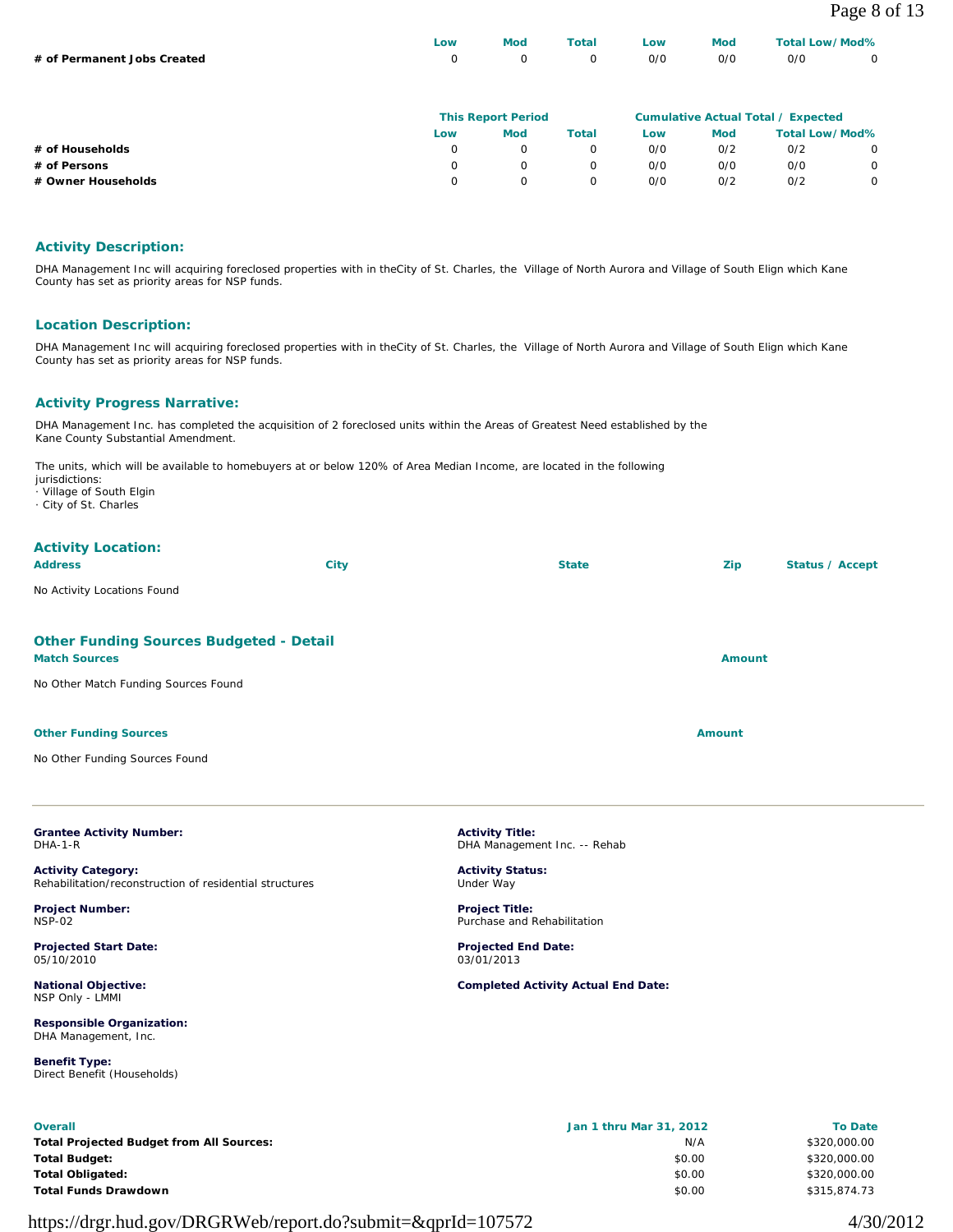| Page | 9 of 13 |  |
|------|---------|--|
|------|---------|--|

| Program Funds Drawdown:      | \$0.00       | \$196,413.34 |
|------------------------------|--------------|--------------|
| Program Income Drawdown:     | \$0.00       | \$119,461.39 |
| Program Income Received:     | \$174,769.59 | \$337,112.79 |
| <b>Total Funds Expended:</b> | \$0.00       | \$236,553.52 |
| DHA Management, Inc.         | \$0.00       | \$236,553.52 |
| <b>Match Contributed:</b>    | \$0.00       | \$0.00       |

#### **Accomplishments Performance Measures**

|                                             | <b>This Report Period</b> | <b>Cumulative Actual Total / Expected</b> |      |  |
|---------------------------------------------|---------------------------|-------------------------------------------|------|--|
|                                             | <b>Total</b>              | <b>Total</b>                              |      |  |
| # of Properties                             |                           | 0                                         | 2/2  |  |
| #Energy Star Replacement Windows            |                           | <sup>n</sup>                              | 19/2 |  |
| #Additional Attic/Roof Insulation           |                           |                                           | 1/0  |  |
| #High efficiency heating plants             |                           | O.                                        | 2/2  |  |
| #Efficient AC added/replaced                |                           |                                           | 2/0  |  |
| #Replaced thermostats                       |                           |                                           | 2/0  |  |
| #Replaced hot water heaters                 |                           | O                                         | 2/2  |  |
| #Light Fixtures (indoors) replaced          |                           | O                                         | 69/0 |  |
| #Light fixtures (outdoors) replaced         |                           |                                           | 7/0  |  |
| #Refrigerators replaced                     |                           | n                                         | 2/2  |  |
| #Clothes washers replaced                   |                           | n                                         | 1/0  |  |
| #Dishwashers replaced                       |                           | O                                         | 2/2  |  |
| #Units with solar panels                    |                           |                                           | O/O  |  |
| #Low flow toilets                           |                           |                                           | 5/2  |  |
| #Low flow showerheads                       |                           | O                                         | 4/0  |  |
| #Units with bus/rail access                 |                           | O                                         | O/O  |  |
| #Units exceeding Energy Star                |                           |                                           | O/O  |  |
| #Sites re-used                              |                           | n                                         | 2/2  |  |
| #Units deconstructed                        |                           |                                           | O/O  |  |
| #Units <i>i</i> other green                 |                           |                                           | 0/0  |  |
| Activity funds eligible for DREF (Ike Only) |                           | 0                                         | 0/0  |  |

|                         | <b>This Report Period</b> | <b>Cumulative Actual Total / Expected</b> |       |  |
|-------------------------|---------------------------|-------------------------------------------|-------|--|
|                         | Total                     |                                           | Total |  |
| # of Housing Units      |                           |                                           | 2/2   |  |
| # of Singlefamily Units |                           |                                           | 2/2   |  |
|                         |                           |                                           |       |  |

#### **Beneficiaries Performance Measures**

|                    |     | <b>This Report Period</b> |       |            |            | Cumulative Actual Total / Expected |  |  |  |  |
|--------------------|-----|---------------------------|-------|------------|------------|------------------------------------|--|--|--|--|
|                    | Low | Mod                       | Total | Low<br>O/O | Mod<br>O/2 | Total Low/Mod%                     |  |  |  |  |
| # of Households    |     |                           |       |            |            | 2/2                                |  |  |  |  |
| # Owner Households |     |                           |       | 0/0        | O/2        | 2/2                                |  |  |  |  |

#### **Cumulative Race Total**

|                                                 | <b>This Report Period</b> |       |  |        |  |                         | <b>Cumulative Actual Total</b> |       |                                   |  |  |                                                                                                                                     |
|-------------------------------------------------|---------------------------|-------|--|--------|--|-------------------------|--------------------------------|-------|-----------------------------------|--|--|-------------------------------------------------------------------------------------------------------------------------------------|
|                                                 |                           | Owner |  | Renter |  | <b>Total Households</b> |                                | Owner | <b>Total Households</b><br>Renter |  |  |                                                                                                                                     |
| <b>Direct</b><br><b>Benefit</b><br>(Households) |                           |       |  |        |  |                         |                                |       |                                   |  |  | Total Hispanic/Latino Total Hispanic/Latino Total Hispanic/Latino Total Hispanic/Latino Total Hispanic/Latino Total Hispanic/Latino |
| White                                           |                           |       |  |        |  |                         |                                |       |                                   |  |  |                                                                                                                                     |
| Black/African<br>American                       | ∩।                        |       |  |        |  |                         |                                |       |                                   |  |  |                                                                                                                                     |
| <b>Households</b><br>Female                     |                           |       |  |        |  |                         |                                |       |                                   |  |  |                                                                                                                                     |

## **Activity Description:**

DHA Management Inc will rehab foreclosed properties with in theCity of St. Charles, the Village of North Aurora and Village of South Elign which Kane County has set as priority areas for NSP funds.

#### **Location Description:**

DHA Management Inc will rehab foreclosed properties with in theCity of St. Charles, the Village of North Aurora and Village of South Elign which Kane County has set as priority areas for NSP funds.

## **Activity Progress Narrative:**

As of March 31, 2012 the status of rehabilitation for the 2 properties that DHA Management Inc. will sell to households at or below 120% of Area Median Income, is as follows: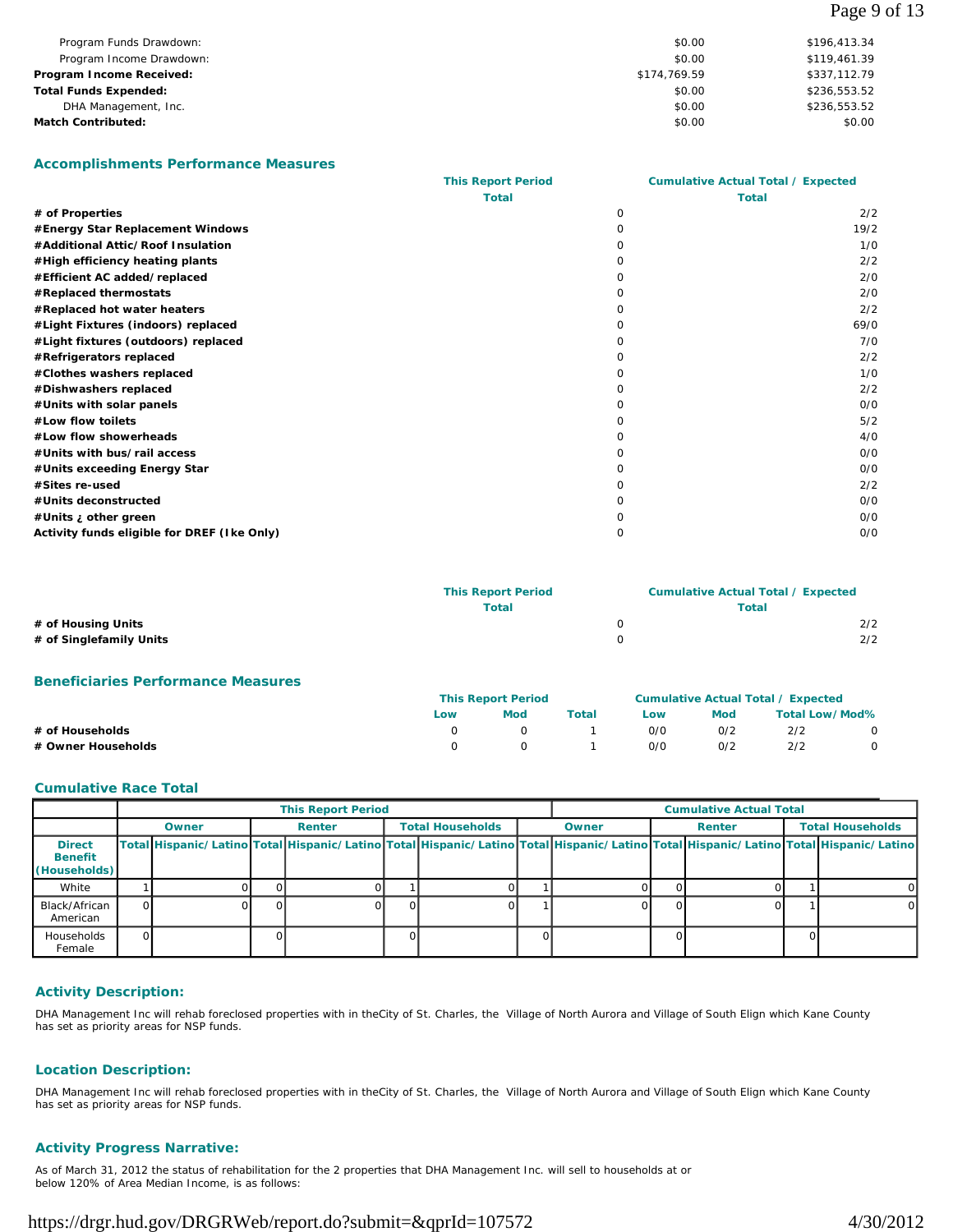| 256 East Plum Street; South Elgin                           |
|-------------------------------------------------------------|
| Rehabilitation is complete.                                 |
| Unit was sold to a qualified household on July 24, 2011.    |
| 1912 Moore Avenue: St Charles                               |
| Rehabilitation is complete.                                 |
| Unit was sold to a qualified household on January 10, 2012. |

# **Activity Location:**

| <b>Address</b> | City          | <b>State</b>    | Zip                  | Status / Accept |
|----------------|---------------|-----------------|----------------------|-----------------|
| 1912 Moore Ave | Saint Charles | <b>Illinois</b> | 60174-4573 Match / Y |                 |

## **Other Funding Sources Budgeted - Detail**

#### **Match Sources Amount**

No Other Match Funding Sources Found

#### **Other Funding Sources Amount Amount Amount Amount Amount Amount Amount**

**Grantee Activity Number:**

**Activity Category:** Acquisition - general **Project Number:**

**Projected Start Date:**

**National Objective:** NSP Only - LMMI

**Responsible Organization:** Mercy Housing LakeFront

Direct Benefit (Households)

MHL-1-A

NSP-02

05/28/2010

**Benefit Type:** 

No Other Funding Sources Found

**Activity Title:** Mercy Housing Lakefront -- Acquisition

**Activity Status:** Under Way

**Project Title:** Purchase and Rehabilitation

**Projected End Date:** 03/01/2013

**Completed Activity Actual End Date:**

**Overall Jan 1 thru Mar 31, 2012 To Date Total Projected Budget from All Sources:** N/A \$574,510.54 **Total Budget:** \$0.00 \$574,510.54 **Total Obligated:** \$574,510.54 \$6.00 \$574,510.54 **Total Funds Drawdown**  $$574,510.54$ Program Funds Drawdown: **\$574,510.54** \$0.00 \$574,510.54 Program Income Drawdown: \$0.00 \$0.00 \$0.00 \$0.00 \$0.00 \$0.00 \$0.00 \$0.00 \$0.00 \$0.00 \$1.00 \$1.00 \$1.00 \$1.00 \$1.00 \$1.00 \$1.00 \$1.00 \$1.00 \$1.00 \$1.00 \$1.00 \$1.00 \$1.00 \$1.00 \$1.00 \$1.00 \$1.00 \$1.00 \$1.00 \$1.00 \$1.00 \$1.00 **Program Income Received:**  $$0.00$   $$0.00$ **Total Funds Expended:**  $$89,630.54$ Mercy Housing LakeFront \$89,630.54 \$89,630.54 **Match Contributed:**  $$0.00$   $$0.00$ 

## **Accomplishments Performance Measures**

|                                           | <b>This Report Period</b> | <b>Cumulative Actual Total / Expected</b> |
|-------------------------------------------|---------------------------|-------------------------------------------|
|                                           | <b>Total</b>              | Total                                     |
| # of Properties                           |                           | 2/8                                       |
| # of buildings (non-residential)          |                           | O/O                                       |
| # of Parcels acquired by condemnation     |                           | O/O                                       |
| # of Parcels acquired by admin settlement |                           | 0/0                                       |
| # of Parcels acquired voluntarily         |                           | 2/8                                       |
| Total acquisition compensation to owners  |                           | 144.000/480.000                           |

|                         | <b>This Report Period</b> | <b>Cumulative Actual Total / Expected</b> |     |  |
|-------------------------|---------------------------|-------------------------------------------|-----|--|
|                         | Total                     | Total                                     |     |  |
| # of Housing Units      |                           |                                           | 2/8 |  |
| # of Singlefamily Units |                           |                                           | 2/8 |  |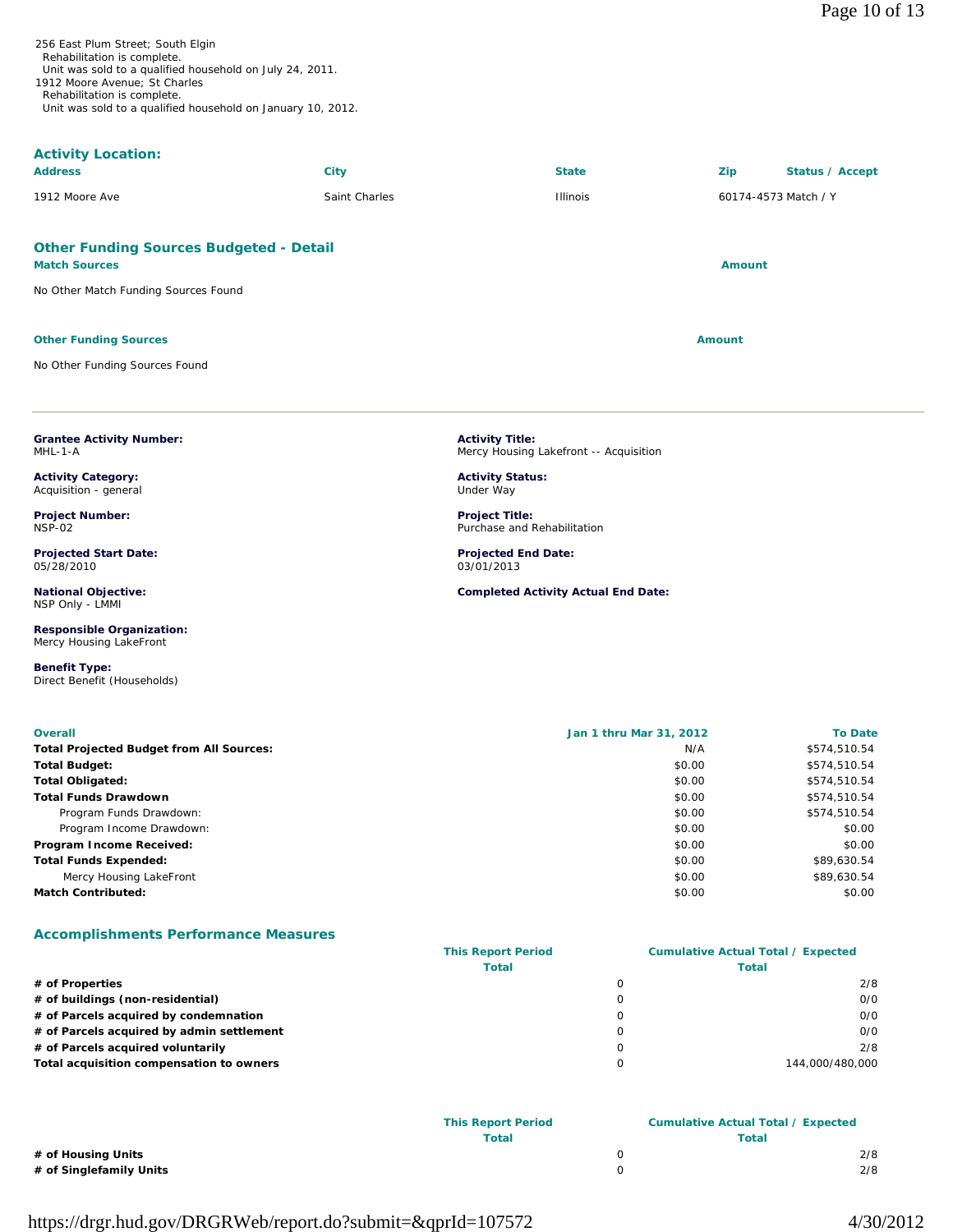#### **Beneficiaries Performance Measures**

|                             |                            | <b>This Report Period</b>                                                            |     | <b>Cumulative Actual Total / Expected</b> |  |                                                                                               |  |
|-----------------------------|----------------------------|--------------------------------------------------------------------------------------|-----|-------------------------------------------|--|-----------------------------------------------------------------------------------------------|--|
|                             | Mod<br>Total<br>Low<br>Low |                                                                                      |     | <b>Total Low/Mod%</b><br>Mod              |  |                                                                                               |  |
| # of Permanent Jobs Created | O.                         |                                                                                      | 0   | O/O<br>O/O<br>0/0                         |  |                                                                                               |  |
|                             |                            | <b>This Report Period</b><br>$\sim$ $\sim$ $\sim$ $\sim$ $\sim$ $\sim$ $\sim$ $\sim$ | ___ |                                           |  | <b>Cumulative Actual Total / Expected</b><br>$\sim$ $\sim$ $\sim$ $\sim$ $\sim$ $\sim$ $\sim$ |  |

|                    | This Report Period |  |          |     | Cumulative Actual Total 7 Expected |     |         |  |
|--------------------|--------------------|--|----------|-----|------------------------------------|-----|---------|--|
|                    | LOW                |  | Total    | Low | Total Low/Mod%<br><b>Mod</b>       |     |         |  |
| # of Households    |                    |  |          | 0/0 | 1/8                                | 1/8 | 100     |  |
| # of Persons       |                    |  | $\Omega$ | O/O | 0/0                                | 0/0 | $\circ$ |  |
| # Owner Households |                    |  | $\Omega$ | O/O | 1/8                                | 1/8 | 100     |  |

#### **Cumulative Race Total**

|                                                       |            |       | <b>This Report Period</b> |    |                         |       | <b>Cumulative Actual Total</b>                                                                                                      |        |  |                         |          |
|-------------------------------------------------------|------------|-------|---------------------------|----|-------------------------|-------|-------------------------------------------------------------------------------------------------------------------------------------|--------|--|-------------------------|----------|
|                                                       |            | Owner | Renter                    |    | <b>Total Households</b> | Owner | Renter                                                                                                                              |        |  | <b>Total Households</b> |          |
| <b>Direct</b><br><b>Benefit</b><br>(Households)       |            |       |                           |    |                         |       | Total Hispanic/Latino Total Hispanic/Latino Total Hispanic/Latino Total Hispanic/Latino Total Hispanic/Latino Total Hispanic/Latino |        |  |                         |          |
| American<br>l Indian/Alaskan l<br>Native and<br>White | $^{\circ}$ |       |                           | ΩI |                         |       |                                                                                                                                     | $\cup$ |  |                         | $\Omega$ |
| Households<br>Female                                  |            |       |                           | ΩI |                         |       |                                                                                                                                     |        |  |                         |          |

## **Activity Description:**

Mercy Housing Lakefront will be acquiring foreclosed properties with in the City of St. Charles, the Village of North Aurora, the Village of Carpentersville, and Village of South Elign which Kane County has set as priority areas for NSP funds.

## **Location Description:**

Mercy Housing Lakefront will be acquiring foreclosed properties with in the City of St. Charles, the Village of North Aurora, the Village of Carpentersville, and Village of South Elign which Kane County has set as priority areas for NSP funds.

## **Activity Progress Narrative:**

Mercy Housing Lakefront and its partners have completed the acquisition of 8 foreclosed units within the Areas of Greatest Need established by the Kane County Substantial Amendment.

The units, which will be available to homebuyers at or below 120% of Area Median Income, are located in the following jurisdictions:

- --Village of South Elgin
- --Village of Carpentersville

## **Activity Location:**

| <b>Address</b>                                                         | <b>City</b> | <b>State</b> | Zip           | Status / Accept |
|------------------------------------------------------------------------|-------------|--------------|---------------|-----------------|
| No Activity Locations Found                                            |             |              |               |                 |
| <b>Other Funding Sources Budgeted - Detail</b><br><b>Match Sources</b> |             |              | <b>Amount</b> |                 |
| No Other Match Funding Sources Found                                   |             |              |               |                 |
| <b>Other Funding Sources</b>                                           |             |              | <b>Amount</b> |                 |
| No Other Funding Sources Found                                         |             |              |               |                 |

**Grantee Activity Number:** MHL-1-R

**Activity Category:** Rehabilitation/reconstruction of residential structures

**Project Number:** NSP-02

**Projected Start Date:**

**Activity Title:** Mercy Housing Lakefront -- Rehab

**Activity Status:** Under Way

**Project Title:** Purchase and Rehabilitation

## **Projected End Date:**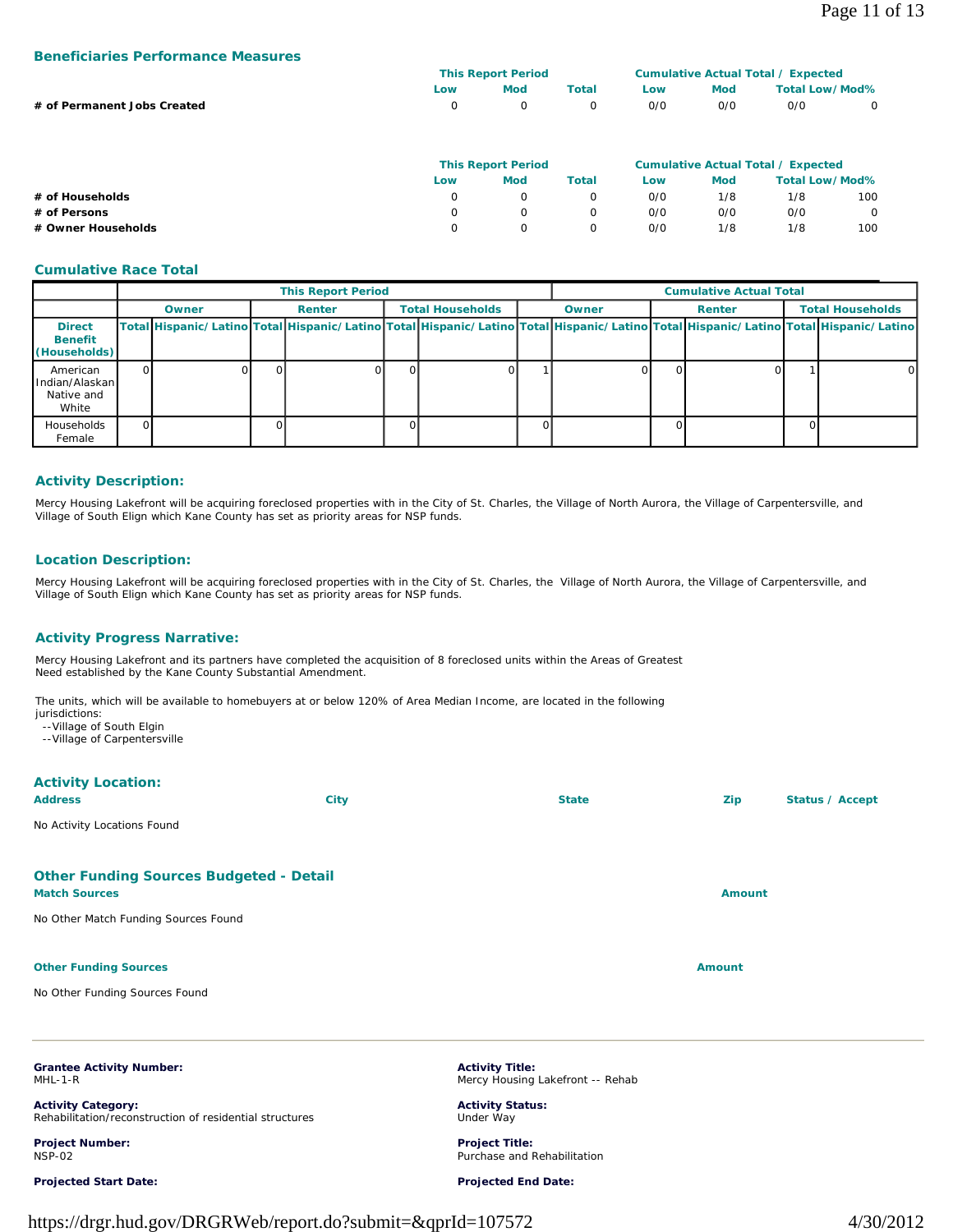**Completed Activity Actual End Date:**

#### **National Objective:** NSP Only - LMMI

#### **Responsible Organization:** Mercy Housing LakeFront

#### **Benefit Type:**  Direct Benefit (Households)

| <b>Overall</b>                                  | Jan 1 thru Mar 31, 2012 | <b>To Date</b> |
|-------------------------------------------------|-------------------------|----------------|
| <b>Total Projected Budget from All Sources:</b> | N/A                     | \$905,000.00   |
| <b>Total Budget:</b>                            | \$0.00                  | \$905,000.00   |
| <b>Total Obligated:</b>                         | \$0.00                  | \$905,000.00   |
| <b>Total Funds Drawdown</b>                     | \$0.00                  | \$863,549.34   |
| Program Funds Drawdown:                         | \$0.00                  | \$591,897.32   |
| Program Income Drawdown:                        | \$0.00                  | \$271,652.02   |
| Program Income Received:                        | \$0.00                  | \$366,761.96   |
| <b>Total Funds Expended:</b>                    | \$0.00                  | \$134,407.82   |
| Mercy Housing LakeFront                         | \$0.00                  | \$134,407.82   |
| <b>Match Contributed:</b>                       | \$0.00                  | \$0.00         |

## **Accomplishments Performance Measures**

|                                             | <b>This Report Period</b> |          | <b>Cumulative Actual Total / Expected</b> |
|---------------------------------------------|---------------------------|----------|-------------------------------------------|
|                                             | <b>Total</b>              |          | <b>Total</b>                              |
| # of Properties                             |                           | $\Omega$ | 3/8                                       |
| #Energy Star Replacement Windows            |                           | O        | 45/0                                      |
| #Additional Attic/Roof Insulation           |                           |          | 8/0                                       |
| #High efficiency heating plants             |                           |          | 8/8                                       |
| #Efficient AC added/replaced                |                           |          | 8/0                                       |
| #Replaced thermostats                       |                           |          | 8/0                                       |
| #Replaced hot water heaters                 |                           |          | 8/8                                       |
| #Light Fixtures (indoors) replaced          |                           |          | 42/0                                      |
| #Light fixtures (outdoors) replaced         |                           |          | 22/0                                      |
| #Refrigerators replaced                     |                           | O        | 9/8                                       |
| #Clothes washers replaced                   |                           |          | 8/0                                       |
| #Dishwashers replaced                       |                           |          | 9/8                                       |
| #Units with solar panels                    |                           |          | O/O                                       |
| #Low flow toilets                           |                           |          | 11/0                                      |
| #Low flow showerheads                       |                           |          | 9/0                                       |
| #Units with bus/rail access                 |                           |          | O/O                                       |
| #Units exceeding Energy Star                |                           |          | 0/0                                       |
| #Sites re-used                              |                           | O        | 8/8                                       |
| #Units deconstructed                        |                           |          | O/O                                       |
| #Units ¿ other green                        |                           |          | O/O                                       |
| Activity funds eligible for DREF (Ike Only) |                           | $\Omega$ | 0/0                                       |

|                         | <b>This Report Period</b> | <b>Cumulative Actual Total / Expected</b> |     |  |  |
|-------------------------|---------------------------|-------------------------------------------|-----|--|--|
|                         | <b>Total</b>              | Total                                     |     |  |  |
| # of Housing Units      |                           |                                           | 3/8 |  |  |
| # of Singlefamily Units |                           |                                           | 3/8 |  |  |
|                         |                           |                                           |     |  |  |

## **Beneficiaries Performance Measures**

|                    | <b>This Report Period</b>  |   |            | <b>Cumulative Actual Total / Expected</b> |     |     |     |
|--------------------|----------------------------|---|------------|-------------------------------------------|-----|-----|-----|
|                    | Total<br>Mod<br>Low<br>Low |   | <b>Mod</b> | <b>Total Low/Mod%</b>                     |     |     |     |
| # of Households    |                            | റ |            | 0/0                                       | 2/8 | 2/8 | 100 |
| # Owner Households | 0/0<br>$\Omega$<br>- 0     |   |            |                                           | 2/8 | 2/8 | 100 |

## **Cumulative Race Total**

|                                                    |                                                                                                                                     | <b>This Report Period</b> |  |                         |  | <b>Cumulative Actual Total</b> |        |  |                         |          |
|----------------------------------------------------|-------------------------------------------------------------------------------------------------------------------------------------|---------------------------|--|-------------------------|--|--------------------------------|--------|--|-------------------------|----------|
|                                                    | Owner                                                                                                                               | Renter                    |  | <b>Total Households</b> |  | Owner                          | Renter |  | <b>Total Households</b> |          |
| <b>Direct</b><br><b>Benefit</b><br>(Households)    | Total Hispanic/Latino Total Hispanic/Latino Total Hispanic/Latino Total Hispanic/Latino Total Hispanic/Latino Total Hispanic/Latino |                           |  |                         |  |                                |        |  |                         |          |
| White                                              |                                                                                                                                     |                           |  |                         |  |                                |        |  |                         |          |
| American<br>Hndian/Alaskanl<br>Native and<br>White |                                                                                                                                     |                           |  |                         |  |                                |        |  |                         | $\Omega$ |